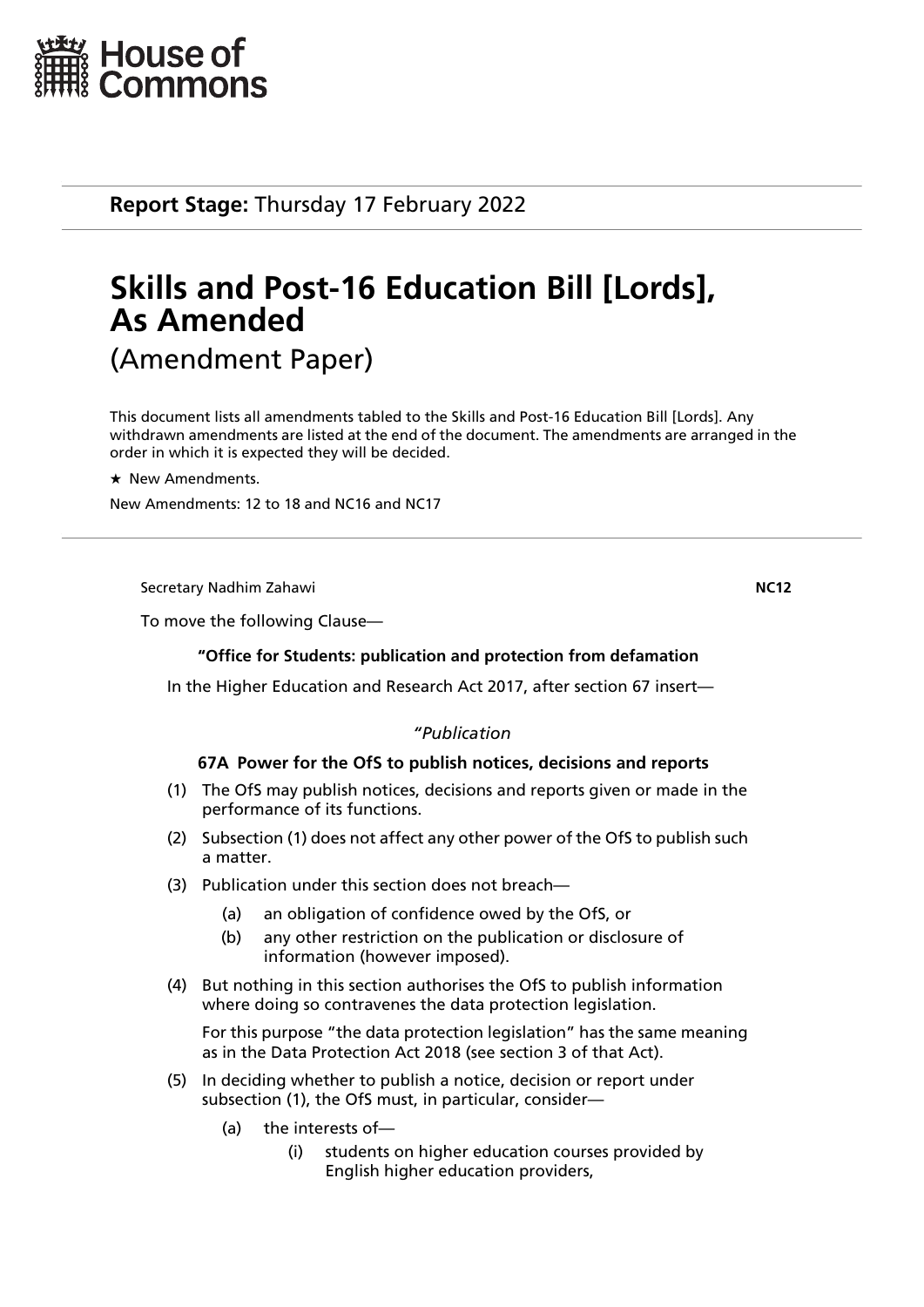- (ii) people thinking about undertaking, or who have undertaken, such courses, and
- (iii) English higher education providers,
- (b) the need for excluding from publication, so far as practicable, any information which relates to the affairs of a particular body or individual, where publication of that information would or might, in the opinion of the OfS, seriously and prejudicially affect the interests of that body or individual, and
- (c) the public interest.
- (6) For the purposes of this section and sections 67B and 67C—
	- (a) a reference to a decision includes a reference to the reasons for it, and
	- (b) any decision made in the course of exercising, or for the purposes of enabling the OfS to exercise, any of the OfS's functions (including making any other decision) is made "in the performance of its functions".

## **67B Publication of decision to conduct or terminate investigation**

- (1) This section applies where under section 67A(1) the OfS publishes a decision to conduct an investigation.
- (2) If the publication identifies a higher education provider or other body or individual whose activities are being, or to be, investigated, and—
	- (a) the OfS terminates the investigation without making any finding, or
	- (b) the findings of the investigation, so far as they relate to the higher education provider, body or individual, do not result in the OfS taking any further action,

the OfS must publish a notice stating that fact.

- (3) Section 67C does not apply to the publication of the decision to conduct the investigation to the extent that it includes information other than—
	- (a) a statement of the OfS's decision to conduct the investigation,
	- (b) a summary of the matter being, or to be, investigated, and
	- (c) a reference to the identity of any higher education provider or other body or individual whose activities are being, or to be, investigated.
- (4) See section 67A(6) for the meaning of references to decisions.

## *Defamation*

## **67C Protection from defamation claims**

(1) For the purposes of the law of defamation, publication by the OfS of any notice, decision or report given or made in the performance of its functions is privileged unless the publication is shown to have been made with malice.

This is subject to section 67B.

(2) See section 67A(6) for the meaning of references to decisions.""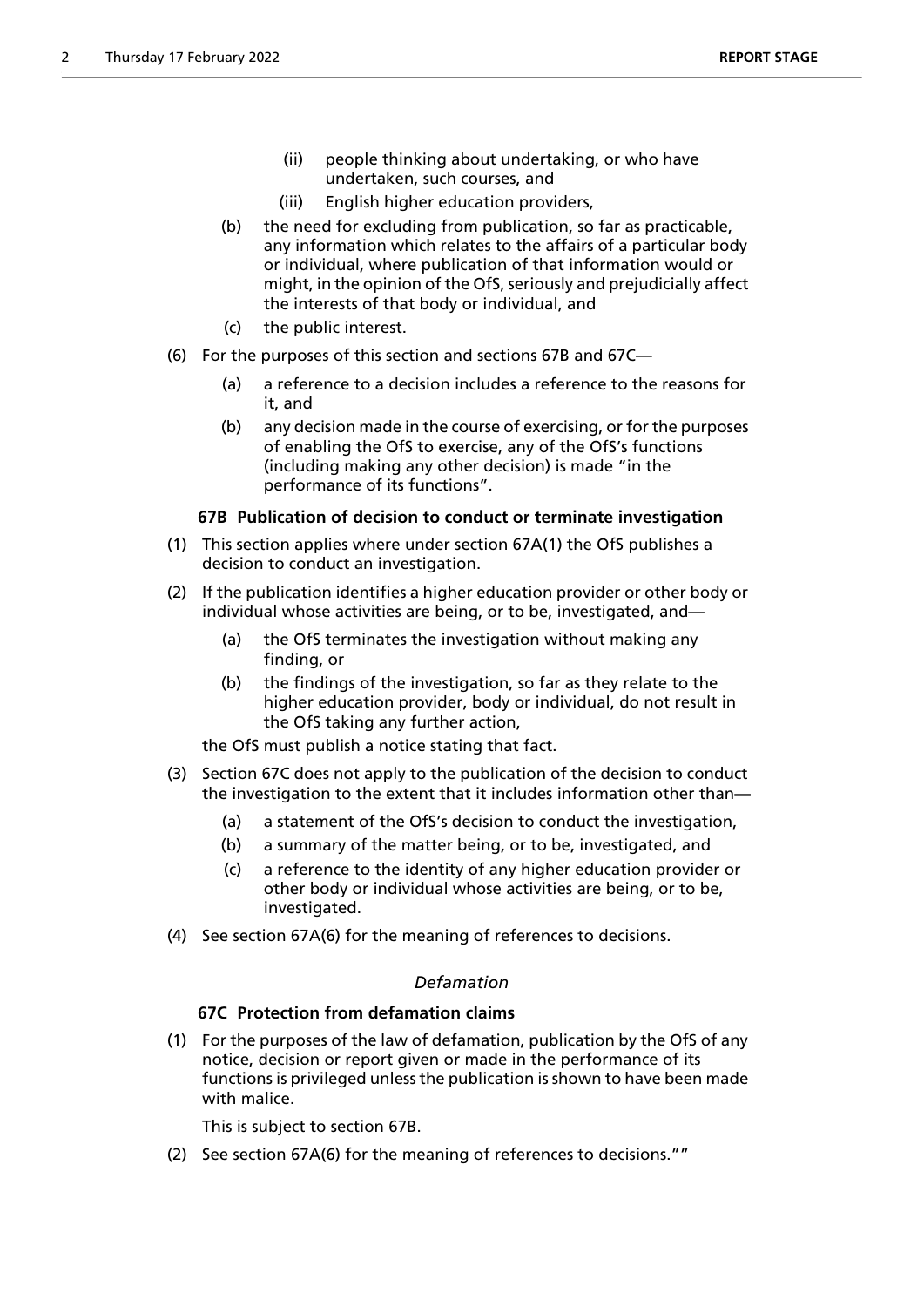This new clause amends the Higher Education and Research Act 2017 so as to confer publication powers on the Office for Students and provide it with protection from defamation claims.

Robert Halfon **NC1** Kim Johnson Ian Mearns Tom Hunt Brendan Clarke-Smith Miriam Cates<br>Bob Blackman Bob Blackman Derek Thomas Gordon Henderson Wera Hobhouse Christian Wakeford<br>
Chris Green Christian Olau Paul Maynard Steve McCabe Sir Peter Bottomley San Carden<br>1991 - Sarah Chammer Sarah Chammer Sarah Chammer Sarah Chammer Sarah Chammer Sarah Chammer Sarah Chammer Sarah Munira Wilson

Mony Lloyd **Sarah Champion**<br>
Lee Anderson Lee Anderson

Dr Matthew Offord

To move the following Clause—

## **"Apprenticeships for prisoners**

 Notwithstanding any other statutory provision, prisoners in English prisons may participate in approved English apprenticeships, as defined by section A1 of the Apprenticeships, Skills, Children and Learning Act 2009."

#### **Member's explanatory statement**

The aim of this new clause is to ensure that prisoners can start Apprenticeships while they are serving their sentence.

Robert Halfon **NC2** Peter Aldous Bob Blackman Derek Thomas Gordon Henderson Wera Hobhouse Christian Wakeford **Miriam Cates** Sarah Olney<br>
Paul Maynard **Miriam Cates Sir Peter Bottomley** Dan Carden Paul Maynard Sir Peter Bottomley Dan Carden Munira Wilson

Tony Lloyd **Sarah Champion**<br>Lee Anderson

To move the following Clause—

#### **"Provision of opportunities for education and skills development**

- (1) Any person of any age has the right to free education on an approved course up to Level 3 supplied by an approved provider of further or technical education, if he or she has not already studied at that level.
- (2) Any approved provider must receive automatic in-year funding for any student covered by subsection (1), and supported by the Adult Education Budget, at a tariff rate set by the Secretary of State.
- (3) Any employer receiving apprenticeship funding must spend at least two thirds of that funding on people who begin apprenticeships at Levels 2 and 3 before the age of 25."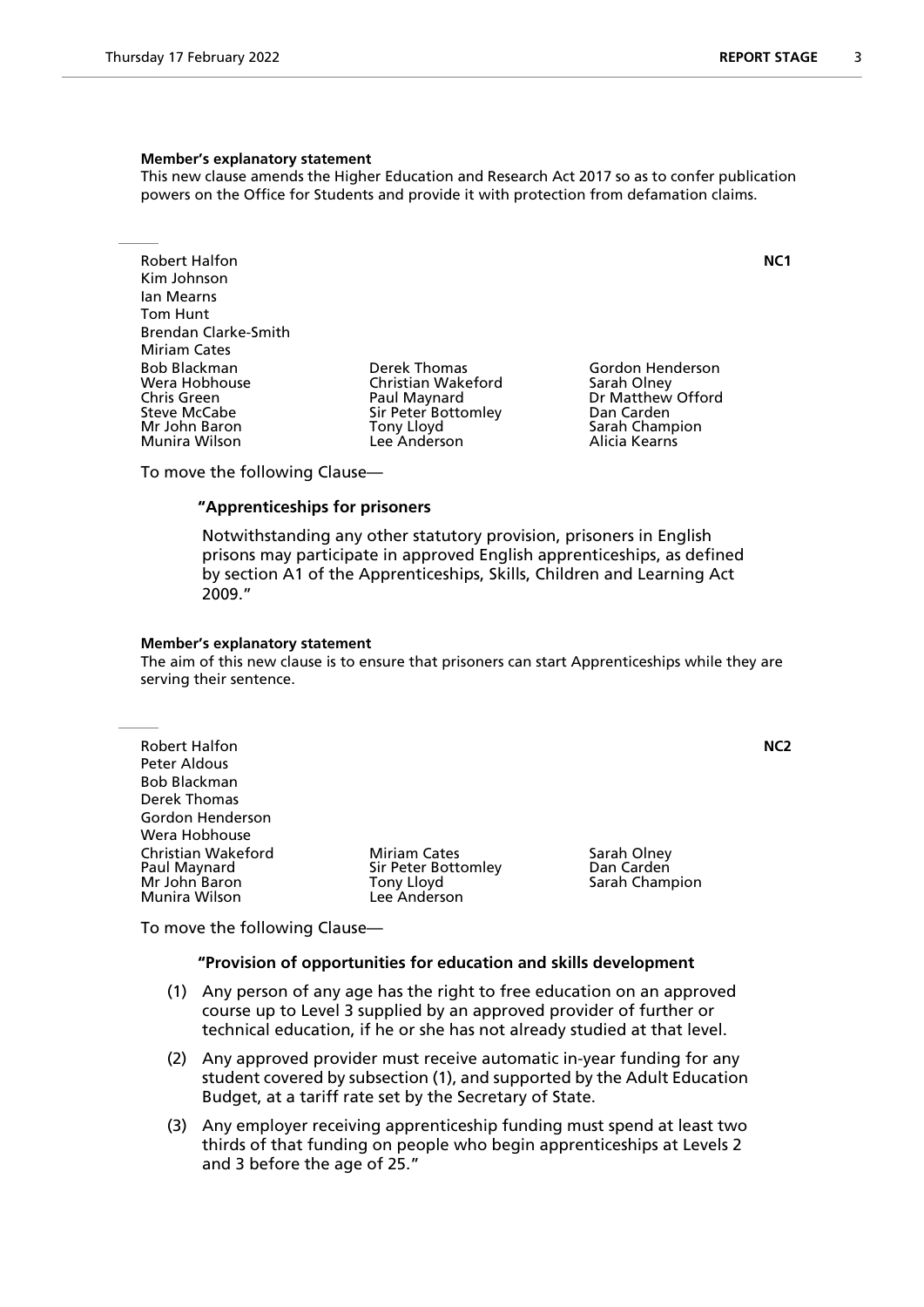This new clause would provide for education and skills development up to a Level 3 qualification for any person of any age supplied by an approved provider if they have not already studied at that level.

Robert Halfon **NC3** Bob Blackman Derek Thomas Gordon Henderson Wera Hobhouse Christian Wakeford Peter Aldous **Miriam Cates** Sarah Olney<br>
Chris Green **Sarah Olney Chris Chris Chris Creen** Sir Peter Bot Chris Green The Paul Maynard Sir Peter Bottomley<br>
Dan Carden The Sir Peter Bottomley<br>
Mr John Baron The Sir Peter Bottomley Sarah Champion Alicia Kearns

Mr John Baron Tony Lloyd<br>Munira Wilson The Lee Anderson

To move the following Clause—

#### **"Amendments to section 42B of the Education Act 1997**

- (1) Section 42B of the Education Act 1997 is amended as follows.
- (2) After subsection (1) insert—
- "(1A) In complying with subsection (1), the proprietor must give a representative range of education and training providers (including, where reasonably practicable, a university technical college) access to registered pupils on at least three occasions during each of the first, second and third key phase of their education."
- (3) After subsection (2) insert—
- "(2A) The proprietor of a school in England within subsection (2) must—
	- (a) ensure that each registered pupil meets, during both the first and second key phase of their education, with a representative range of education and training providers to whom access is given, and
	- (b) ask providers to whom access is given to provide information that includes the following—
		- (i) information about the provider and the approved technical education qualifications or apprenticeships that the provider offers,
		- (ii) information about the careers to which those technical education qualifications or apprenticeships might lead,
		- (iii) a description of what learning or training with the provider is like, and
		- (iv) responses to questions from the pupils about the provider or technical education qualifications and apprenticeships.
- (2B) Access given under subsection (1) must be for a reasonable period of time during the standard school day."
- (4) After subsection (5)(a), insert—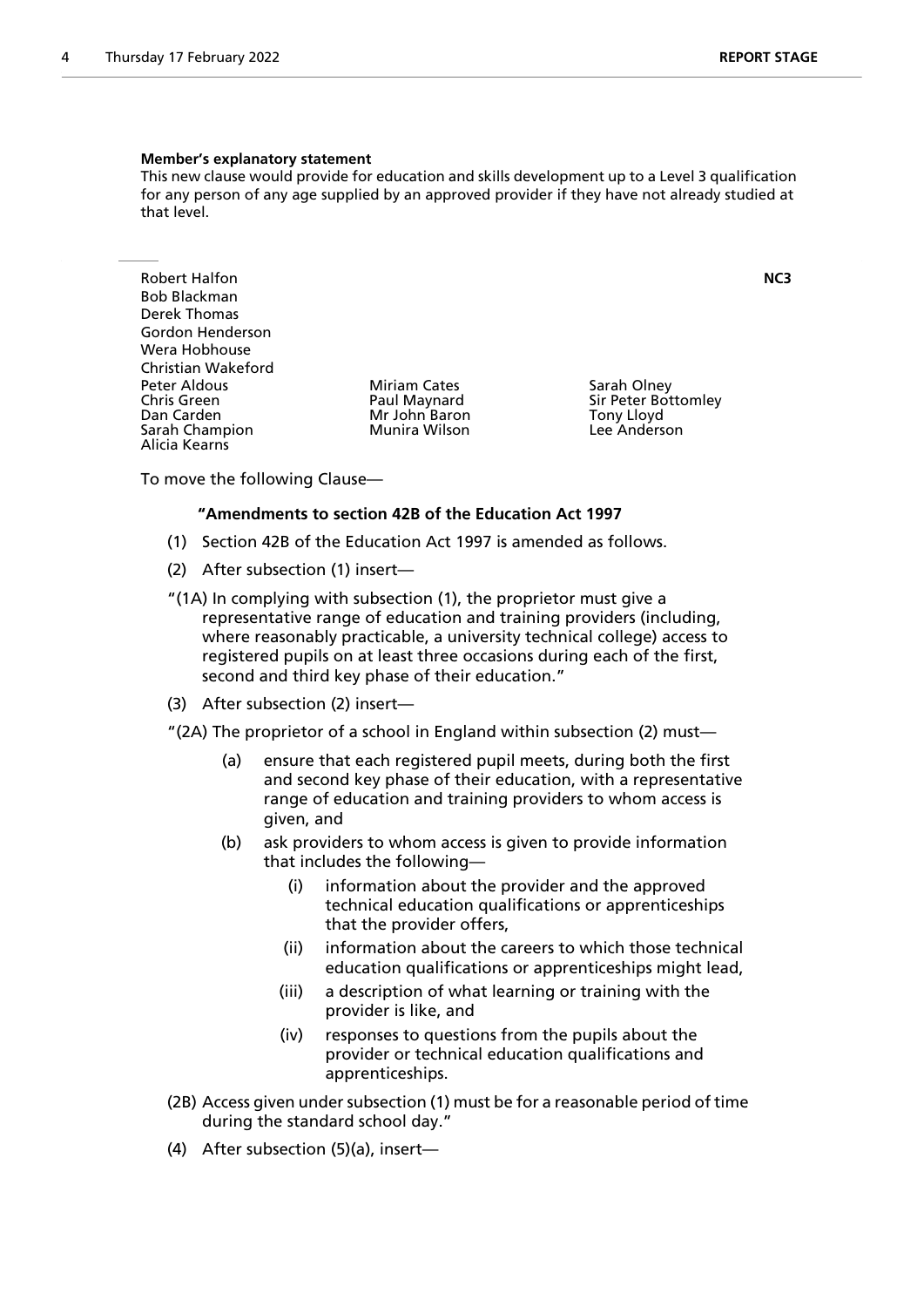- "(aa) a requirement to provide access to a representative range of education and training providers to include where practicable a university technical college;"
- (5) In subsection (5)(c), after "access" insert "and the times at which the access is to be given;"
- (6) After subsection (5)(c), insert—
	- "(d) an explanation of how the proprietor proposes to comply with the obligations imposed under subsection (2A)."
- (7) After subsection (9), insert—
- "(9A) For the purposes of this section—
	- (a) the first key phase of a pupil's education is the period—
		- (i) beginning at the same time as the school year in which the majority of pupils in the pupil's class attain the age of 13, and
		- (ii) ending with 28 February in the following school year;
	- (b) the second key phase of a pupil's education is the period—
		- (i) beginning at the same time as the school year in which the majority of pupils in the pupil's class attain the age of 15, and
		- (ii) ending with 28 February in the following school year;
	- (c) the third key phase of a pupil's education is the period—
		- (i) beginning at the same time as the school year in which the majority of pupils in the pupil's class attain the age of 17, and
		- (ii) ending with 28 February in the following school year.""

This new clause is intended to replace Clause 14. This clause will ensure that section 2 of the Technical and Further Education Act 2017, commonly known as the Baker Clause, is legally enforceable.

Chris Skidmore **NC4** Caroline Ansell Siobhan Baillie Andrew Bowie

To move the following Clause—

## **"Green Skills Strategy**

 The Secretary of State must, before the end of the period of 12 months beginning with the day on which this Act is passed, publish a Green Skills Strategy, setting out a plan to support people to attain the skills, capabilities or expertise through higher education, further education or technical education that directly contribute to, or indirectly support, the following—

(a) compliance with the duty imposed by section 1 of the Climate Change Act 2008 (United Kingdom net zero emissions target),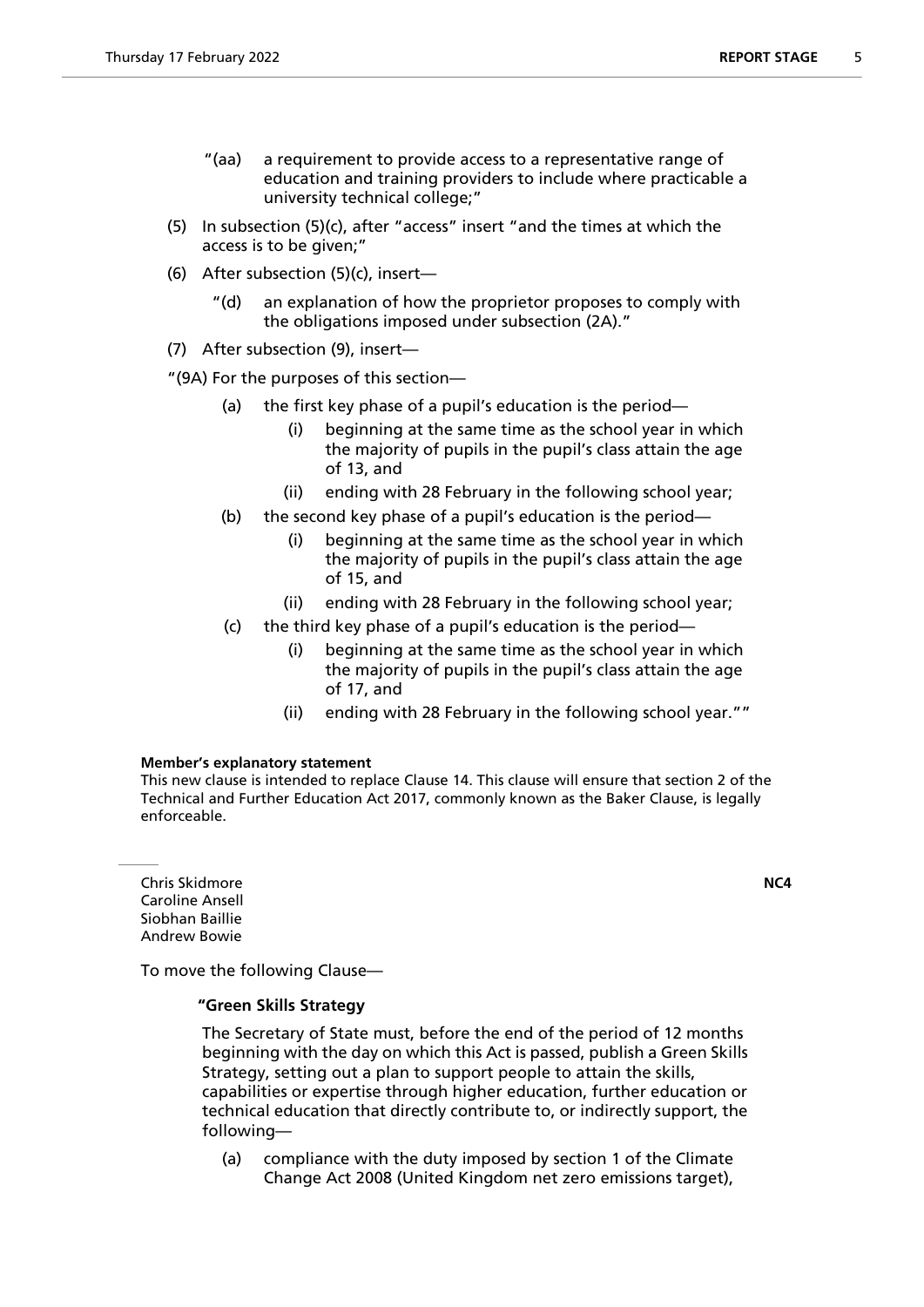- (b) adaptation to climate change, or
- (c) meeting other environmental goals (such as restoration or enhancement of the natural environment)."

This new clause would require the Secretary of State to publish a national green skills strategy which would set out a plan to support people to attain skills which will directly contribute to or indirectly support climate change and environmental goals.

Peter Aldous **NC5** Chris Skidmore

To move the following Clause—

## **"Universal Credit conditionality review**

 The Secretary of State must review universal credit conditionality with a view to ensuring that adult learners who are—

- (a) unemployed, and
- (b) in receipt of universal credit

remain entitled to universal credit if they enrol on an approved course for a qualification which is deemed to support them to secure sustainable employment."

#### **Member's explanatory statement**

This new clause is intended to ensure greater flexibility for potential students in receipt of universal credit to take up appropriate training that will better equip them for employment.

Chris Skidmore **NC6**

To move the following Clause—

## **"Skills levels in England and Wales: review**

- (1) Within one year of the passing of this Act, and each year thereafter, the Secretary of State must prepare and publish a report on overall levels of skills in England and Wales and their economic impact, including regional and demographic breakdowns.
- (2) The report under subsection (1) must in particular examine—
	- (a) cohort sizes and compositions of all qualifications from entry level to level 8,
	- (b) cohort skill achievement rates, in terms of result breakdowns,
	- (c) cohort placement success rates, in terms of numbers in further qualifications or new employment within 12 months after achieving each qualification,
	- (d) job retention and labour market turnover,
	- (e) labour productivity, and
	- (f) job satisfaction and fulfilment.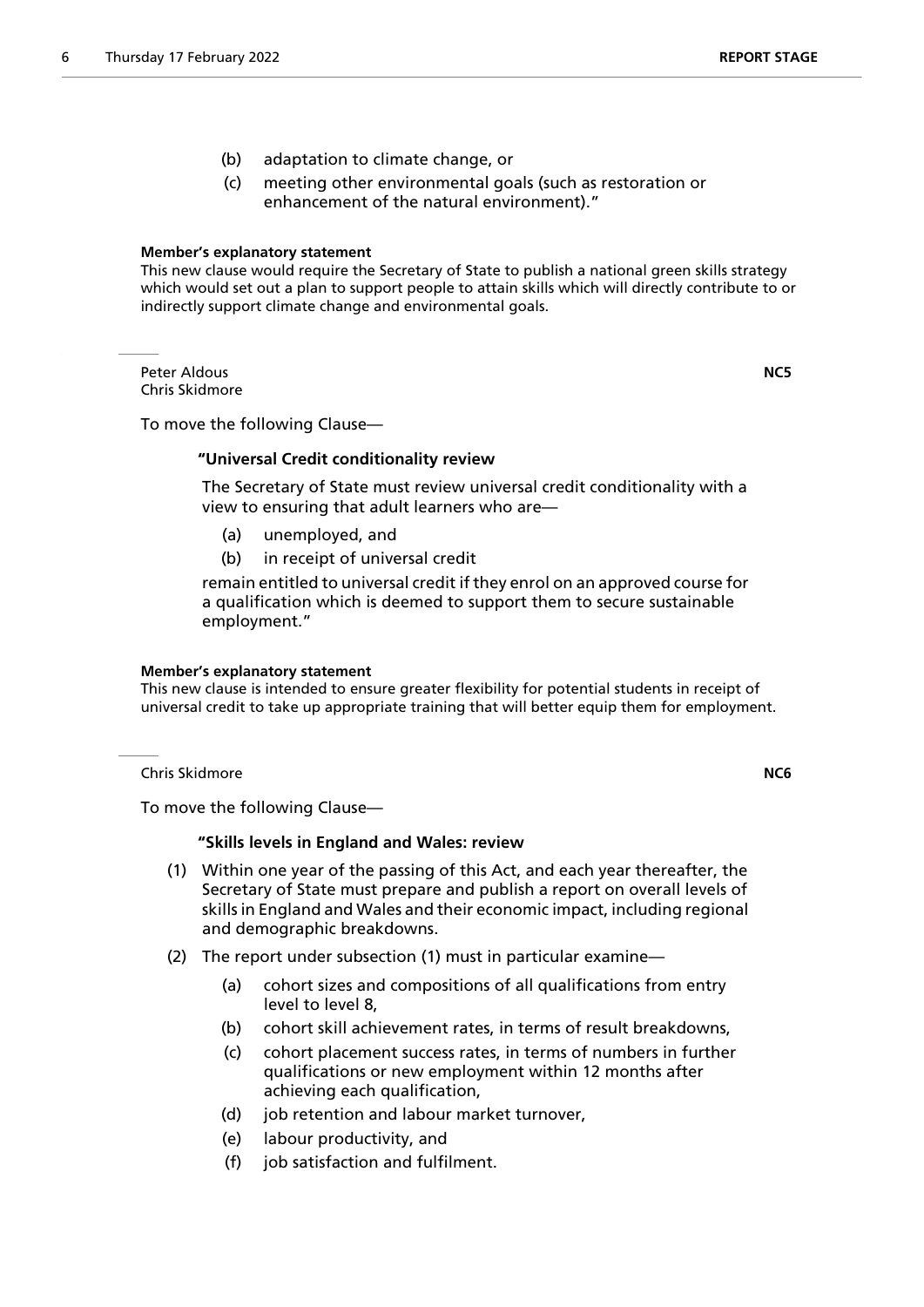(3) The report under subsection (1) must be laid before both Houses of Parliament."

#### **Member's explanatory statement**

This new clause would require the Secretary of State to publish an annual report on overall skills levels and economic output across England and Wales.

Chris Skidmore **NC7**

To move the following Clause—

## **"Lifetime skills guarantee**

- (1) All persons have the right to study a fully-funded approved course for a qualification up to level 3 supplied by an approved provider of further, higher, or technical education if they—
	- (a) do not currently hold a level 3 qualification, or
	- (b) currently hold a level 3 qualification and would benefit from retraining.
- (2) The Secretary of State must prepare and publish a list of approved courses for the purposes of subsection (1).
- (3) The Secretary of State must consult on the list of approved courses to ensure that they are compatible with national levelling up and skills strategies.
- (4) The Secretary of State must review the list of approved courses at least every six months with a view to ensuring that they reflect the skills needed as the economy changes."

## **Member's explanatory statement**

This new clause places the Government lifetime skills guarantee on a statutory footing, ensuring that those without an A-level or equivalent qualification, or who hold such qualification but would benefit from reskilling, are able to study a fully funded approved course.

Chris Skidmore **NC8**

## To move the following Clause—

## **"National Strategy for Integrated Education**

- (1) The Secretary of State must, before the end of the period of 12 months beginning with the day on which this Act is passed, publish a National Strategy for Integrated Education.
- (2) A strategy under this section must—
	- (a) support the creation or development of courses offering integrated academic and vocational content, or a range of academic and vocational modules which can be combined into hybrid qualifications, at levels 4 to 8;
	- (b) support the creation or development of institutions offering courses under paragraph (a);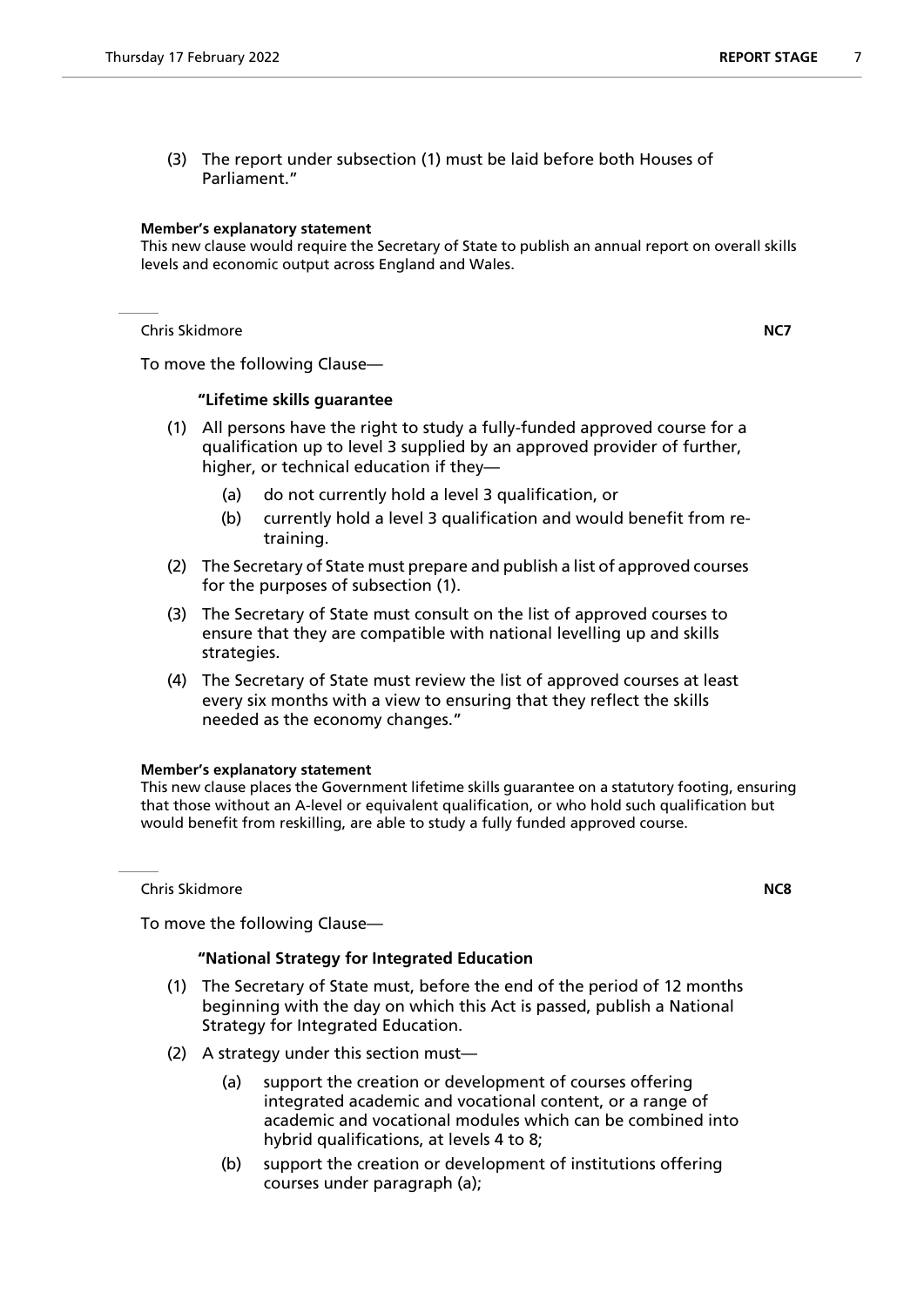- (c) set out a role for training programme providers in designing courses under paragraph (a).
- (3) The Secretary of State must consult the Institute for Apprenticeships and Technical Education, Ofqual, and Quality Assurance Agency on any strategy to be published under this section.
- (4) The Secretary of State must make regulations within 24 months of the passing of this Act to provide for such elements of the strategy as require enactment through statutory provisions."

Chris Skidmore **NC9**

To move the following Clause—

## **"Integrated compatibility of modules and accreditation**

- (1) The Secretary of State must publish a National Accreditation Framework for Modular Learning. A framework must include guidance on—
	- (a) the unbundling of modular components of courses and qualifications;
	- (b) the stacking of modular components of courses and qualifications; and
	- (c) the transfer of modular components between institutions,

for the purposes of ensuring—

- (i) transparency;
- (ii) mutual recognition of qualifications across academic, vocational and integrated further and higher education institutions; and
- (iii) clarity on the options available to learners for unbundling or stacking modules into an overall qualification which meets the needs of their own professional development, and skills gaps within the national labour-market.
- (2) The Institute for Apprenticeships and Technical Education, Ofqual, and Quality Assurance Agency must assist in the preparation of any framework under this section.
- (3) A framework under this section must set out a role for the Institute, Ofqual and the Quality Assurance Agency in ensuring the effective operation of the framework."

Chris Skidmore **NC10**

To move the following Clause—

#### **"Role of employers in employee reskilling**

- (1) The Secretary of State may make regulations for the purpose of ensuring that employers provide—
	- (a) a minimum number of hours per year for in-work training and skills development for employees; and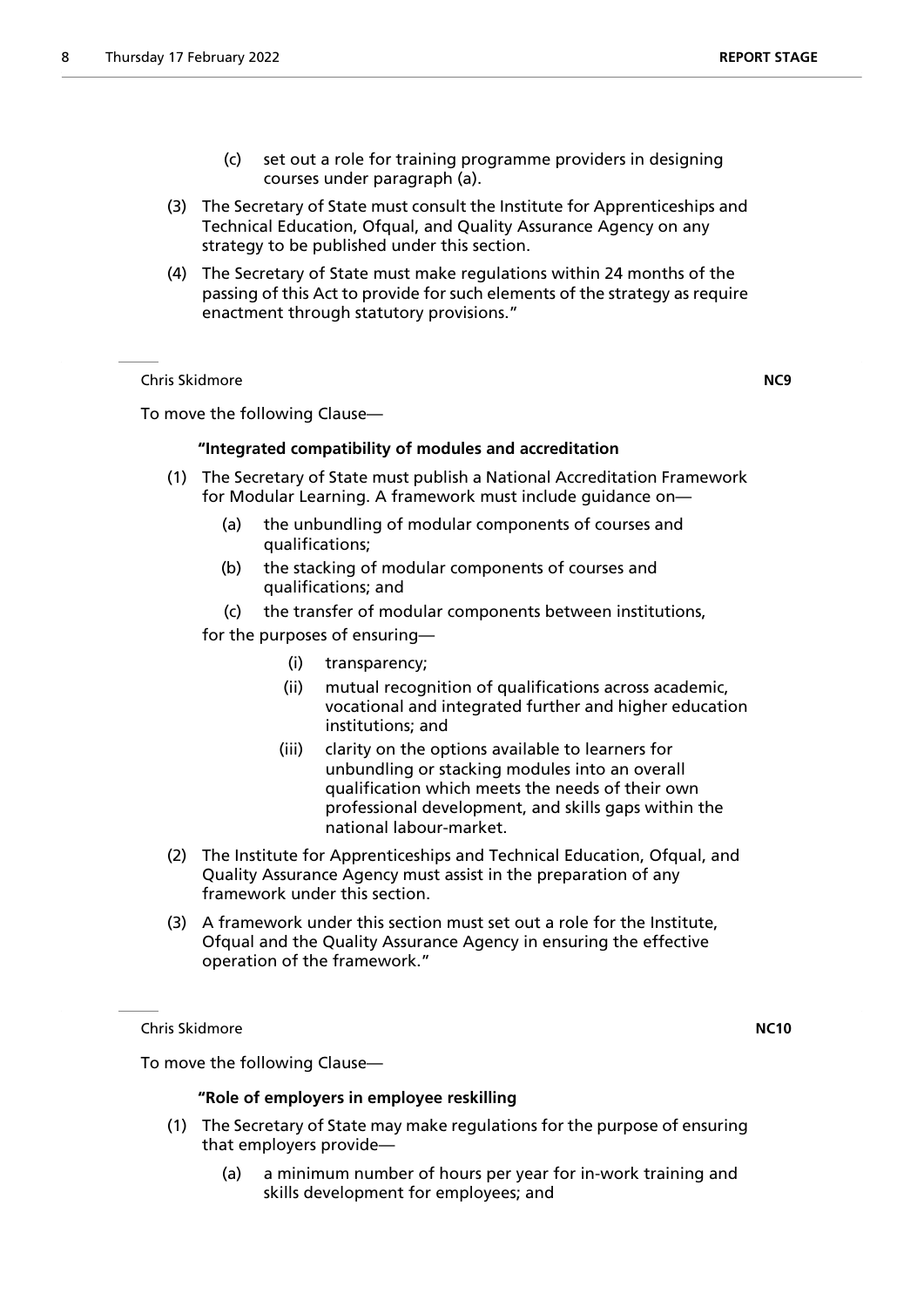- (b) a minimum number of hours of retraining support for courses chosen at the discretion of former employees who have been made redundant, as part of an employer's redundancy package.
- (2) The minimum numbers of hours under section (1)(a) and (b) are to be set by the Secretary of State.
- (3) In this section, "employer" has the same meaning as in section 4.
- (4) The Secretary of State may, by regulation, establish a skills tax credit, for the purpose of—
	- (a) making allowance for funding the provision of time and training under subsection (1); and
	- (b) incentivising and rewarding employers for investing the skills development of their employees."

Munira Wilson **NC11** Sarah Olney

To move the following Clause—

## **"Transition to 16+ education**

- (1) The Secretary of State may make regulations requiring local authorities to fulfil the function of an admissions authority with regard to admissions to further education courses provided within their administrative jurisdiction, for the purposes of ensuring admission to further education is allocated in an open and fair manner.
- (2) Regulations under this section may require local authorities to run admissions processes in relation to further education in a manner comparable with the processes set out in Part III of the School Standards and Framework Act 1998 in so far as they relate to the admissions processes for primary and secondary education.
- (3) In this section, "further education" has the same meaning as in the Education Act 1996 (see section 2 of that Act)."

#### **Member's explanatory statement**

This new clause would allow the Secretary of State to require local authorities to run admission to further education in a manner comparable to admissions for primary and secondary education.

**Stephen Timms NC13** 

To move the following Clause—

### **"Access to Sharia-compliant lifelong learning loans**

- (1) The Secretary of State must make provision by regulations for Shariacompliant student finance to be made available as part of the lifelong learning entitlement.
- (2) Regulations under this section are to be made by statutory instrument, and a statutory instrument containing regulations under this section may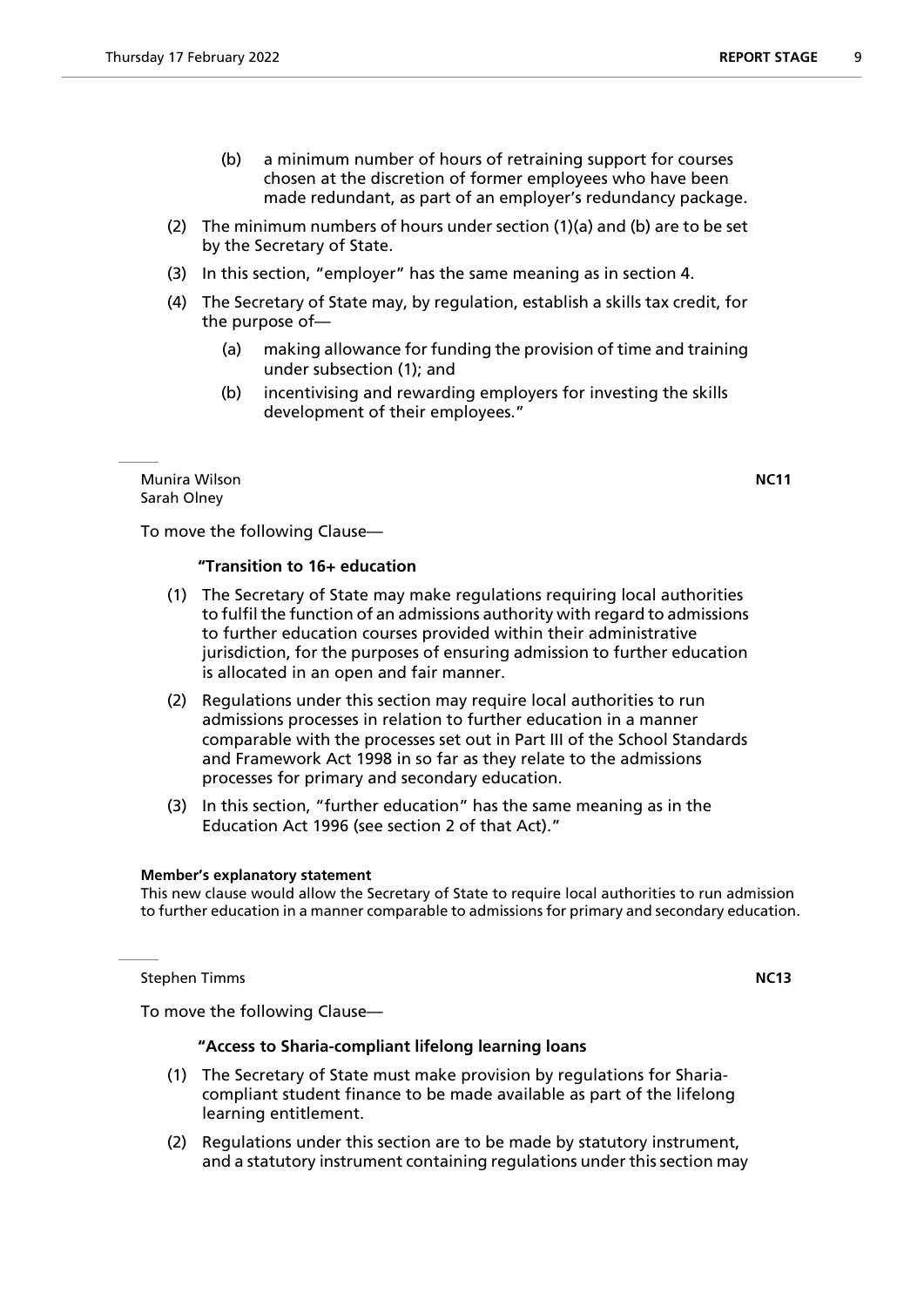not be made unless a draft of the instrument has been laid before, and approved by a resolution of, each House of Parliament."

#### **Member's explanatory statement**

This new clause allows the Secretary of State to make provision for Sharia-compliant LLE loans.

Caroline Lucas **NC14**

To move the following Clause—

#### **"Recognition of skills in the energy sector**

- (1) Within six months of the passing of this Act, the Secretary of State must publish an Energy Sector Skills Strategy, for the purposes of—
	- (a) achieving cross-sector recognition of core skills and training in the offshore energy sector, including the oil and gas sector, and the renewable energy sector; and
	- (b) ensuring training and training standards bodies within the offshore energy sector adopt a transferable skills and competency-based approach to training.
- (2) The strategy must target all workers, whether directly or indirectly (subcontracted or agency) employed, or engaged through day-rate or selfemployed contract models.
- (3) When producing the strategy, the Secretary of State must consult with—
	- (a) workers within the offshore energy sector;
	- (b) unions within the offshore energy sector;
	- (c) energy companies; and
	- (d) training standards bodies relevant to the offshore energy sector.
- (4) The Secretary of State must implement the strategy within 12 months of the passing of this Act. The Secretary of State may make regulations to provide for such elements of the strategy as require enactment through statutory provision."

## **Member's explanatory statement**

This new clause would facilitate cross-sector recognition of skills and training between the oil and gas sector and the renewable energy sector.

Caroline Lucas **NC15**

To move the following Clause—

#### **"Retraining guarantee for oil and gas workers**

- (1) The Secretary of State must guarantee access to training, grants, resources and other support facilities to workers in the oil and gas sector, including—
	- (a) assessment of existing skills and training;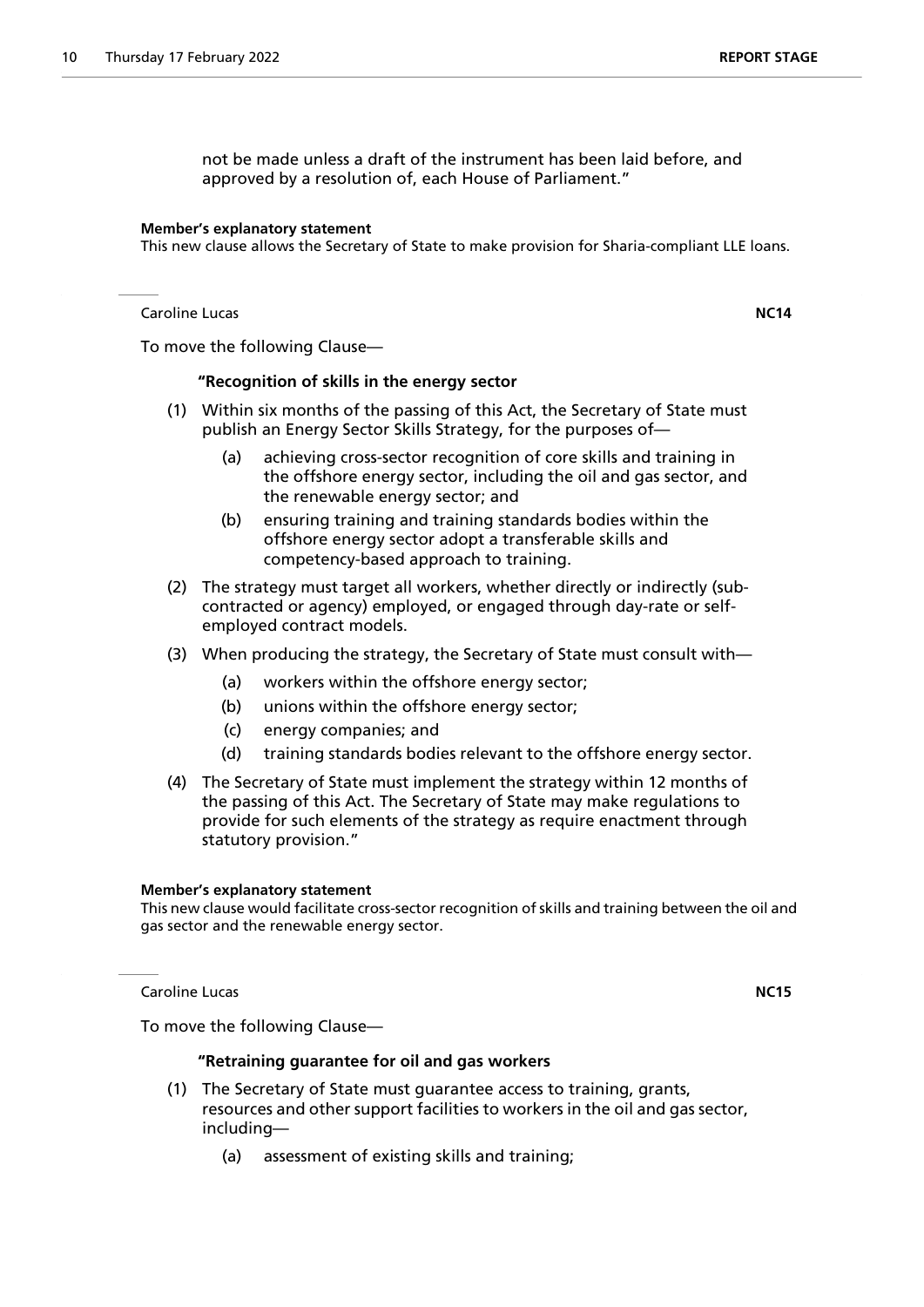- (b) understanding of skills matrices for careers in the offshore energy sector, including renewable energy and oil and gas;
- (c) advice on alternative green energy jobs; and
- (d) funding to complete training relevant to the green energy sector;

for the purpose of proactively supporting oil and gas workers wishing to transition to careers in the green energy sector, regardless of their current contract status.

- (2) Support under this section must be made available to—
	- (a) all workers, whether directly or indirectly (sub-contracted or agency) employed, or engaged through day-rate or selfemployed contract models; and
	- (b) workers who have recently left the oil and gas sector."

## **Member's explanatory statement**

This new clause would establish a retraining guarantee for oil and gas workers seeking to leave the sector, supporting them in transitioning to green energy jobs.

Margaret Greenwood **NC16**

 $\star$  To move the following Clause—

## **"National review and plan for improving levels of adult literacy**

- (1) Within two years of the passing of this Act, and every two years thereafter, the Secretary of State must review adult literacy levels in England, for the purpose of improving adult literacy levels.
- (2) A review under this section must identify the number of adults with literacy levels—
	- (a) below Entry Level 1,
	- (b) below Entry Level 2,
	- (c) below Entry Level 3,
	- (d) below Level 1, and
	- (e) below Level 2.
- (3) The findings of a review under this section must be published in a report, which must be laid before Parliament.
- (4) A report under this section must include a breakdown of the levels of adult literacy by local authority area.
- (5) When a report under this section is laid before Parliament, the Secretary of State must also publish a strategy setting out steps the Government intends to take to improve levels of adult literacy in England."

#### **Member's explanatory statement**

This new clause would require the Secretary of State to, every two years, review levels of adult literacy in England, publish the findings of that review and set out a strategy to improve levels of adult literacy in England.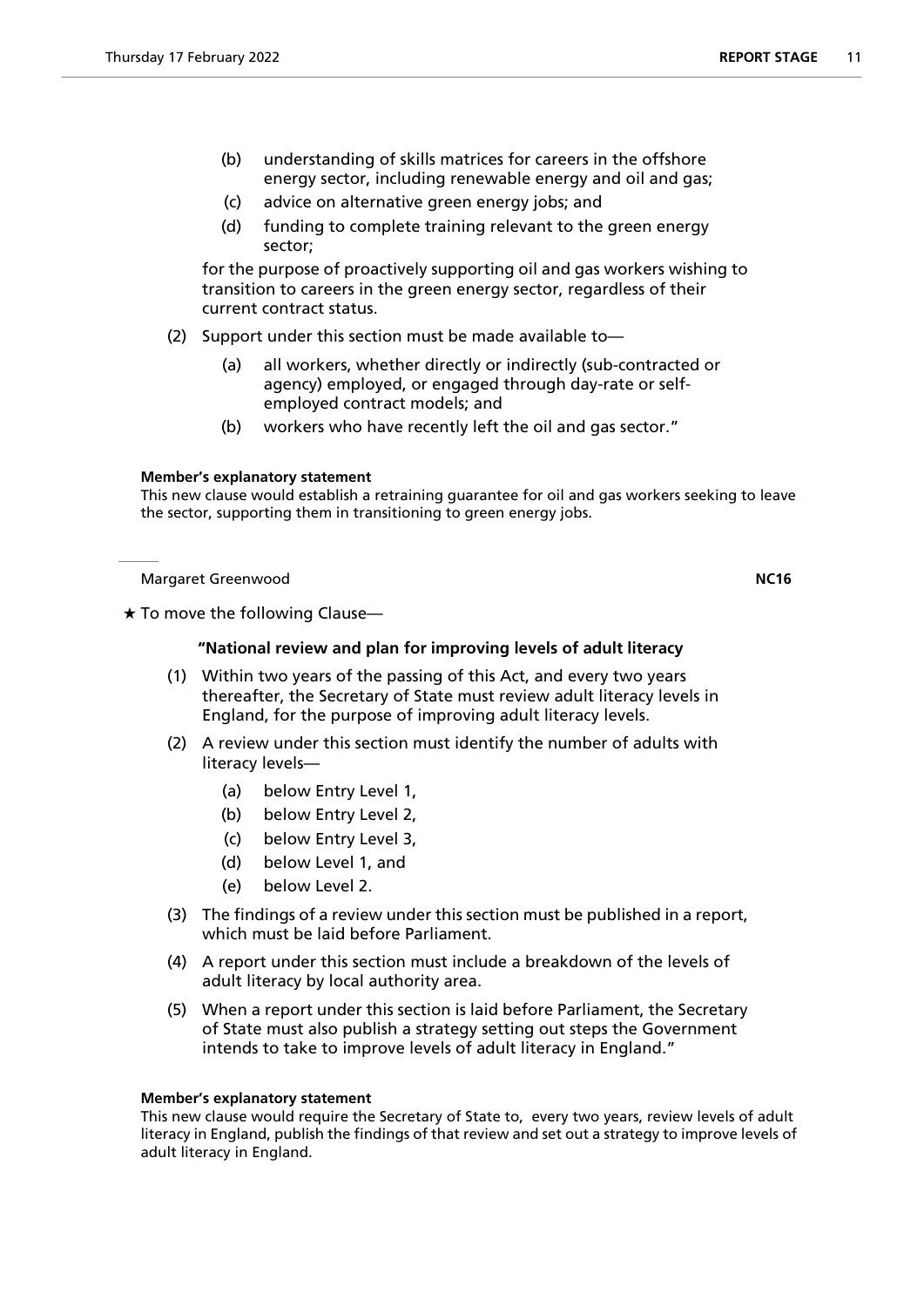Margaret Greenwood **NC17**

 $\star$  To move the following Clause—

### **"Availability of humanities, social sciences, arts and languages courses**

- (1) The Secretary of State must review the availability of humanities, social sciences, arts and languages courses at Entry Level through to Level 4 in a specified area to which a local skills improvement plan relates.
- (2) The outcome of a review under this section must be—
	- (a) provided to the relevant employer representative body for a specified area; and
	- (b) laid before both Houses of Parliament.
- (3) Where a review under this section identifies inadequate availability of courses in a specified area, the Secretary of State must take steps to remedy this inadequacy, to ensure courses are available in all specified areas.
- (4) A review under this section in relation to a specified area must be conducted each time the Secretary of State approves and publishes a local skills improvement plan for that specified area."

#### **Member's explanatory statement**

This new clause requires the Secretary of State to review the availability of humanities, social sciences, arts and languages courses at Entry level to Level 4 in areas to which an LSIP applies. It would also require the Secretary of State to take steps to remedy inadequate availability of the courses.

Peter Aldous **2**

Clause 1, page 2, line 36, after "authority" insert "and further education providers in the specified area"

Margaret Greenwood **18**

 $\star$  Clause 1, page 3, line 6, at end insert—

"(ba) draws on responses to a public consultation conducted by the relevant local authority for the specified area on the education and training that should be made available in the relevant area, and"

#### **Member's explanatory statement**

This amendment would require the Secretary of State to draw on responses to a public consultation run by the relevant local authority, when publishing a local skills improvement plan for a given area.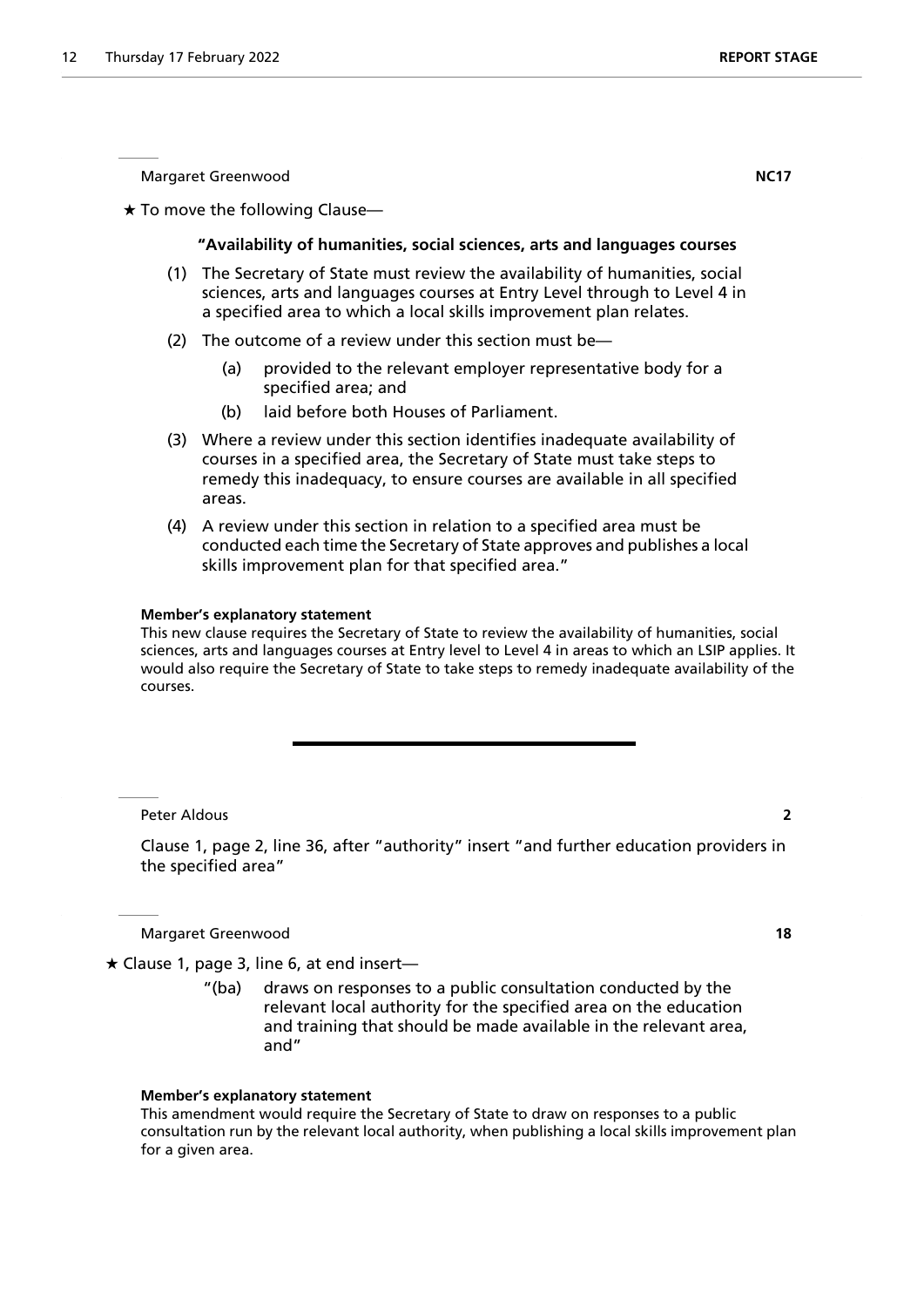Mr Toby Perkins **16** Matt Western

 $\star$  Clause 1, page 3, line 10, at end insert—

"(d) lists specific strategies to support learners who have or have previously had, a statement of Special Educational Need or an Education and Health Care Plan into employment, including but not limited to provision for supported internships."

#### **Member's explanatory statement**

This amendment would require local skills improvement plans to list specific strategies to support learners who have or have previously had, a statement of Special Educational Need or an Education and Health Care Plan into employment, including but not limited to provision for supported internships.

Mr Toby Perkins **14** Matt Western

 Clause 2, page 3, line 15, after "England" insert "with the consent of the relevant local authority, Local Enterprise Partnership (LEP) and, where relevant, Mayoral Combined Authority"

#### **Member's explanatory statement**

This amendment provides for local authorities to give consent in the designation of employer representative bodies, to ensure employer representative bodies are representative of the areas they cover.

Chris Skidmore **4**

Clause 2, page 3, line 20, after "employers", insert "and any relevant community, education, arts, faith and third sector organisations"

Chris Skidmore **5**

Clause 2, page 3, line 41, at end insert—

"(6) The functions of the Secretary of State under this section may also be exercised by a relevant mayoral combined authority in England, where the designation relates to an area within their administrative jurisdiction, provided that education and skills are within the relevant authority's devolved competence."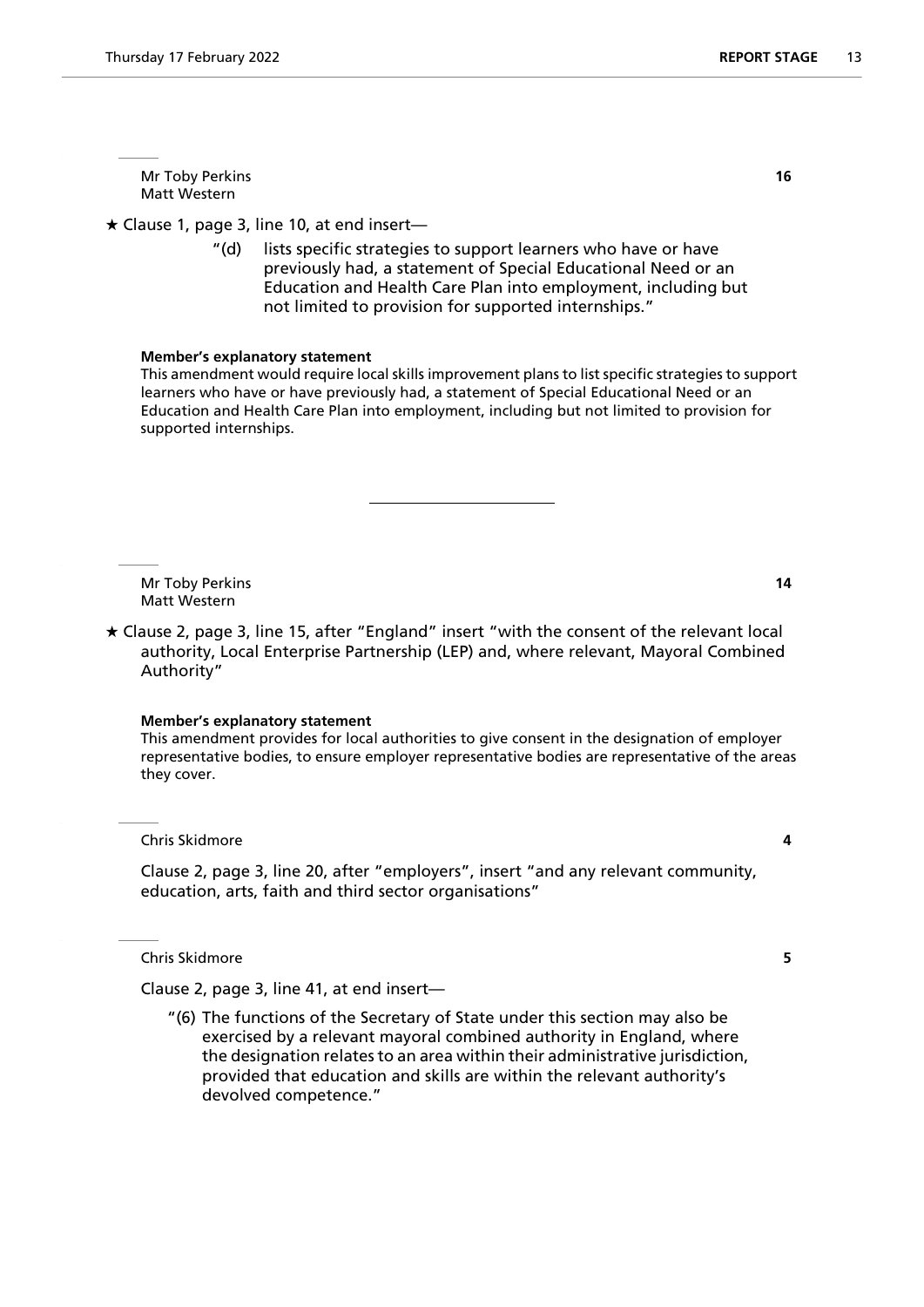Emma Hardy **17**

 $\star$  Clause 2, page 3, line 41, at end insert—

"(6) Representative bodies which are employers, and employer organisations which are members of employer representative bodies, must sign up to the Disability Confident employer scheme within six months of being designated, or becoming a member of, the employer representative body."

Chris Skidmore **6**

Clause 3, page 4, line 18, at end insert—

"(5) The functions of the Secretary of State under this section may also be exercised by a relevant mayoral combined authority in England, where the designation relates to an area within their administrative jurisdiction, provided that education and skills are within the relevant authority's devolved competence."

Mr Toby Perkins **12** Matt Western

 $\star$  Clause 6, page 7, line 23, at end insert-

"(2A) The Institute shall perform a review of the operation of the apprenticeship levy, paying particular regard to considering whether sufficient apprenticeships at level 3 and below are available."

#### **Member's explanatory statement**

This amendment would require the Institute to perform a review of the operation of the apprenticeship levy, and would require the Institute to pay particular regard to ensuring that sufficient apprenticeships at level 3 and below are available.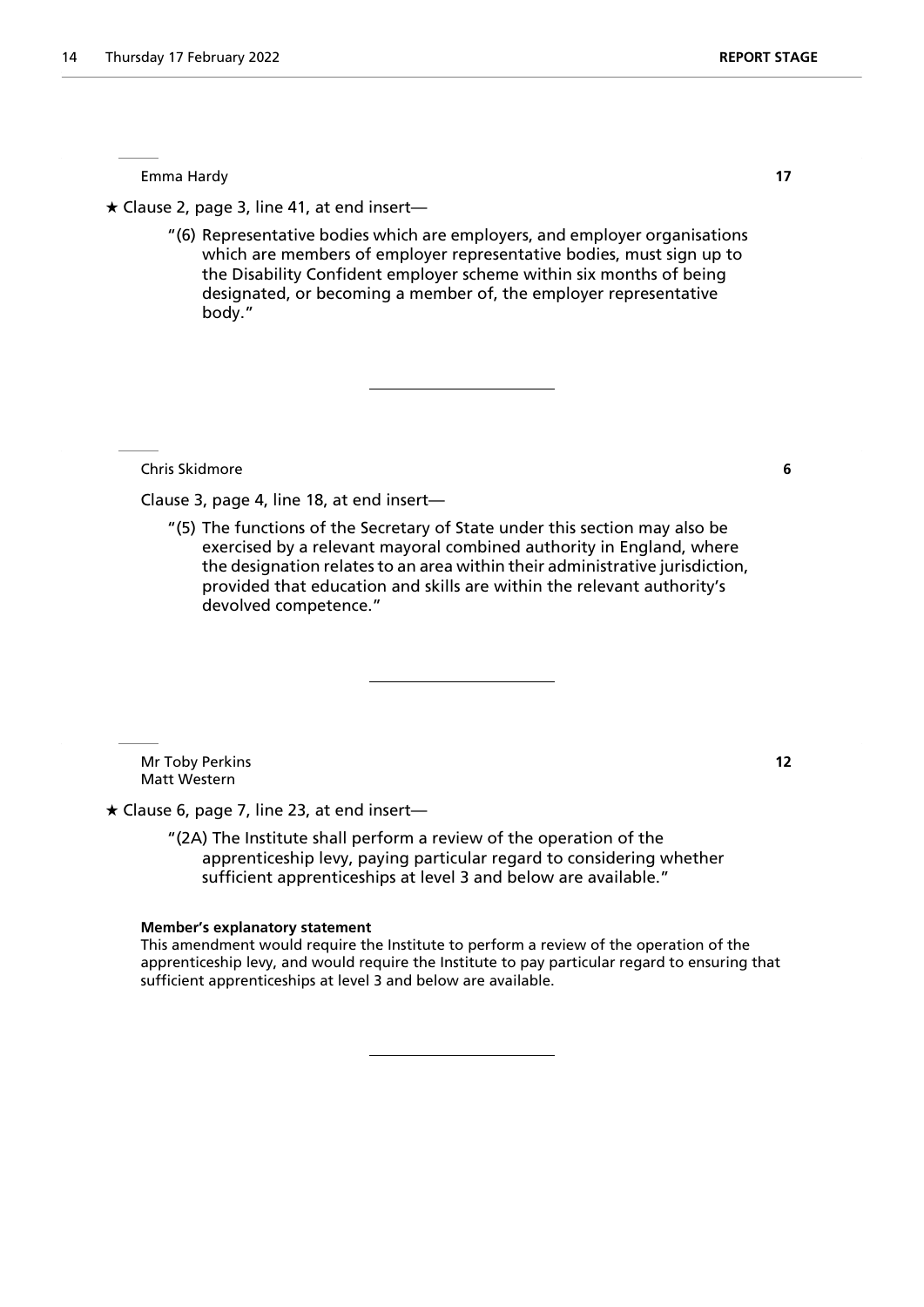Mr Toby Perkins **15** Matt Western

 $\star$  Clause 7, page 9, line 33, at end insert—

"(2A) Subsection (2) does not apply to the withdrawal of level three courses for the period of four years beginning with the day on which this Act is passed."

#### **Member's explanatory statement**

This amendment seeks to reintroduce the Lord's amendment (amendment 29), preventing IfATE from withdrawing approval of established level 3 courses including BTECs for four years.

Robert Halfon **1** 

Page 17, line 28, leave out Clause 14

#### **Member's explanatory statement**

This amendment is consequential on NC3.

Chris Skidmore **8**

Clause 14, page 17, line 28, at end insert—

"(A1)Section 42A of the Education Act 1997 (Provision of careers guidance in schools in England) is amended as follows—

After subsection (4)(c), insert—

"(d) is provided by a person who is registered with the Career Development Institute, and who holds a level 4 qualification.""

Mr Toby Perkins **13** Matt Western

 $\star$  Clause 14, page 18, line 5, at end insert-

- "(aa) ensure that each registered pupil receives two weeks' worth of compulsory work experience,
- (ab) ensure that each registered pupil receives face to face careers guidance, and"

#### **Member's explanatory statement**

This amendment would require every school to provide face to face careers guidance for every pupil and two weeks' worth of compulsory work experience for every registered pupil.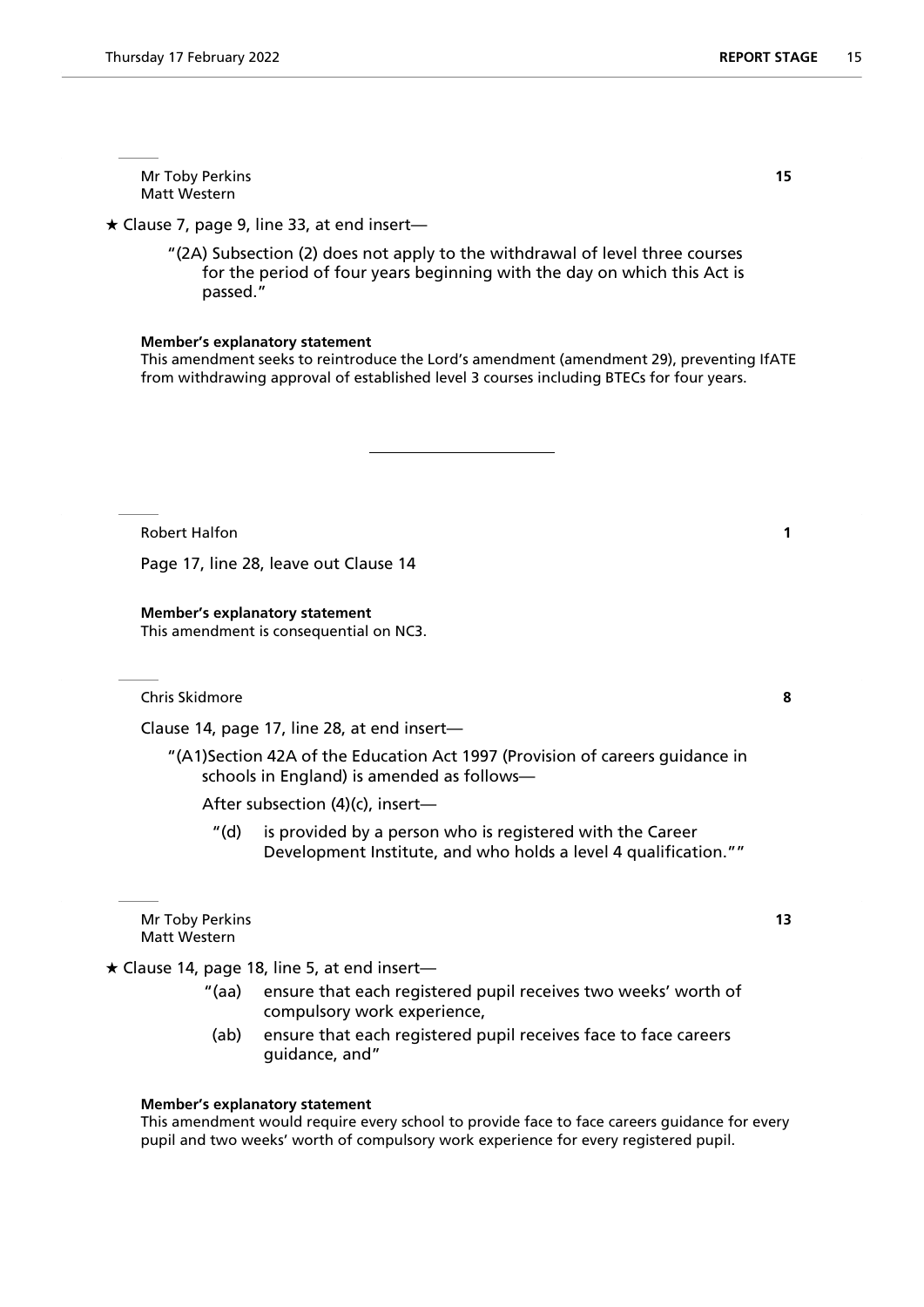Chris Skidmore **7**

Clause 14, page 19, line 1, at end insert—

"(9B) Local Authorities shall have oversight of the provisions in subsection (2A) and subsection (5), for the purposes of ensuring the provision of careers advice is consistent and high quality."

Chris Skidmore **3**

Clause 15, page 20, line 29, at end insert—

- "(3) After section 22(2)(c) of the Teaching and Higher Education Act 1998 insert—
	- "(ca) for the establishment of a system of means-tested financial grants, for the purpose of ensuring that financial hardship is not a dissuading factor in the take-up of higher education or further education modules or courses.""

Caroline Lucas **11**

Clause 34, page 40, line 20, at end insert—

"(e) Sections [*Recognition of skills in the energy sector*] and [*Retraining guarantee for oil and gas workers*]."

**Member's explanatory statement**

This amendment is consequential on NC14 and NC15.